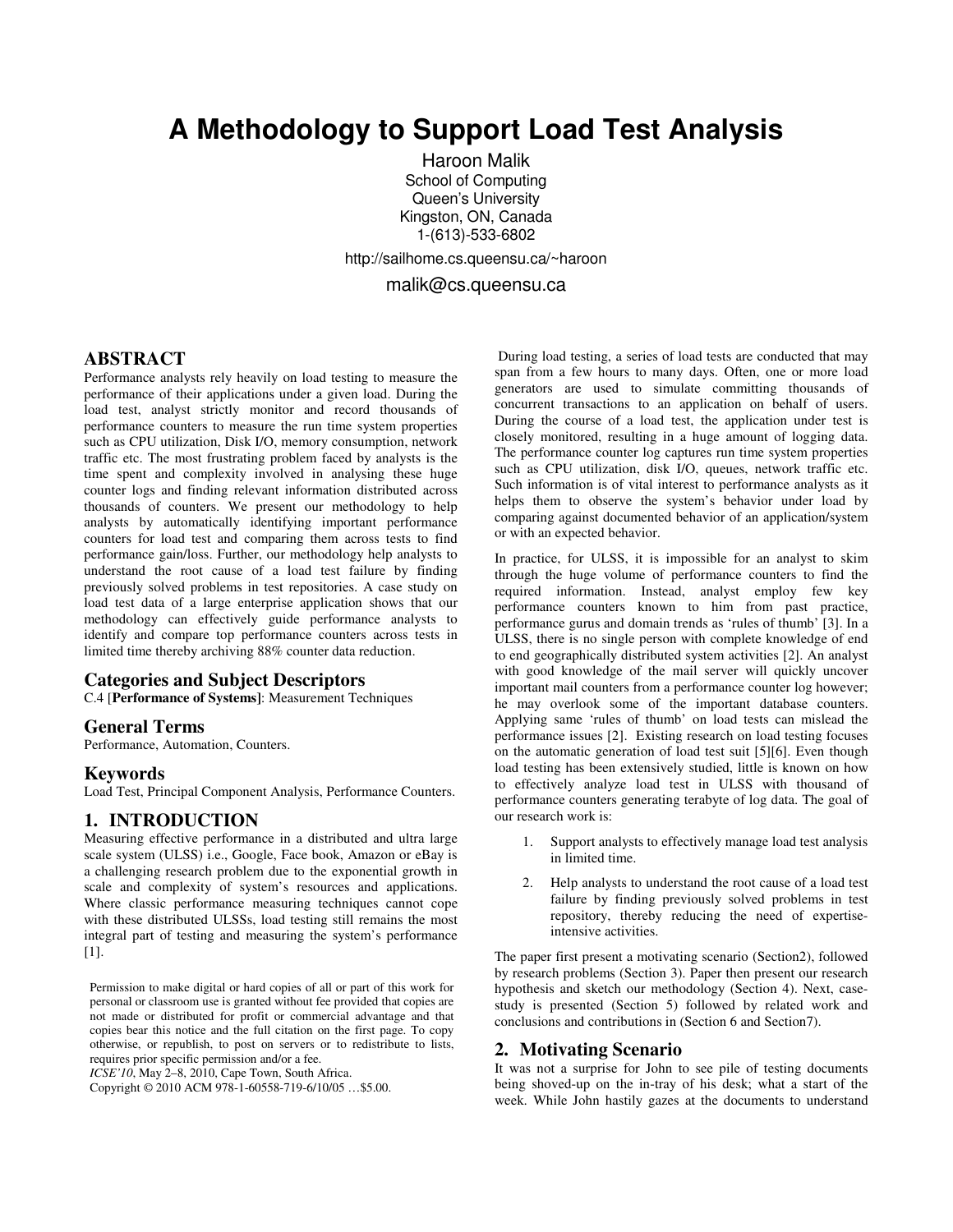the new testing job, his boss appears on the door and says: "we want to go live with the BigMail project this Friday. We have a new automatic load test analysis system to help you. I am sure you can do it John." John has been load testing the features of the BigMail in past. But this time there is a twist. The lab (mail servers supporting 30,000 users) is physically at another location due to all testing resources being fully occupied at such busy time. John has been assigned the remote lab from 5 pm to 5 am. John gets busy like a bee setting up the test environment (installing some domain specific application, configuring load testing tools (load generators, performance monitors, emulators etc.,). John is done setting up the environment by 4:30. He again verifies all the steps with his cheek-list to ensure everything is setup correctly. John knows that a slight negligence can cost him a whole day's effort. He starts the first test at 5:00pm and then leaves to home. Next day, John finds the load test analysis report in his mailbox generated by an automated load test support tool. John is surprised to see a neatly organized report with the list of important load test counters, a visualization that compares the important counters with the base load test and a correlation table that provides statistical analysis between the two tests. The report also includes few 'test id' and their links to test repositories. John is frustrated to see intolerable response time of BigMail. The visualization clearly shows high deviation of the mail server 'A's counter 'disk Read\sec' from base line. John clicks on a link in the report to find similar load tests. After going through few of the suggested similar tests, john finds a test with analogous problem reported by the tester at the remote lab location. The tester indicated that heavy disk utilization was noticed for the server 'A' resulting from scheduled maintenance activity that runs every sunday night. No doubt, John and the remote lab location have 24 hours difference. John is happy; the automated system helped him to identify the problem. He did not have to spend time skimming through large volume of performance counter data, piecing together the cause of test failure.

# **3. PROBLEM STATEMENT**

We formulate our problem statement by highlighting the current challenges and threats faced by performance analysts during load test analysis of ULSS.

# **3.1 Redundant Counter Traffic**

Load test can last from several hours to days. It generates performance logs that can be of several terabytes in size [8]. There is a lot of redundant information in the huge amount of collected log data. This noise reduces the accuracy of performance evaluation. Analyzing large volume of redundant counter data makes performance analysis laborious and results vague.

## **3.2 Time Limitations**

Load testing mostly comes to the picture after the successful completion of functional and user interface testing. It is usually the last step in an already tight and usually delayed release schedule. Hence, a manager is always eager to reduce the time allocated for load testing. This means that analysts have to analyze the load test performance data quickly and in limited time [9].

## **3.3 Interfering Work load**

The most common threat; when a performance analyst or a tester is unaware of the various background activities such as disk scrubs, antivirus, applications updates, scheduled maintenance

and replication activities. Interfering workload threat is hard to avoid in many cases [3][4].

# **3.4 Under Provisioning**

Analyst need to interact with systems and applications of greater sophistication, size and integration quickly and in limited time to perform load test. Lot of tools exists for automatic generation of load tests. However, there exists no tool for configuring the application under test; most of it being manual and error prone [11]. It is not unusual for analysts to under provision or misconfigures application/system under test. For example, the number of concurrent connection allowed for database may be incorrect. This will prevent several users to login, thus reducing the actual load scheduled for the load test [1]

All the above threats manifest themselves in two ways; 1) slowing down of application/system and 2) unexplained behavior of application/system under load. Analysts have to piece together a variety of hidden symptoms to come up with diagnostics.

# **4. Research Hypothesis**

Performance analysts face lots of challenges in the analysis of performance counter logs. Automated techniques/tools are needed to help them to analyze performance logs in limited time and to understand the cause of load test failure.

The biggest challenge for performance analysts is to identify the few important performance counters in a highly redundant performance counter data and to find the root cause of a load test failure. Research on automated load test analysis—starting with tools to analyze and interpret performance data—has not kept pace with the demands for practical solutions in the field. The dissertation focuses on helping analysts to effectively analyze load test and understand the cause of performance problem by the use of historical load test data stored in the test repositories. We present our work into three parts. First, we show that our methodology helps analyst in analyzing the large volume of performance counters data. Second, we show that our methodology finds related historical load tests in the test repository to help analysts zero-on the cause of the performance problem. Lastly, we validated our first part based on the study of performance counter logs of a commercial enterprise system.

# **4.1 Supporting Load Test Analysis**

The first part of our methodology consists of two steps: data reduction and identifying top performance counter variables.

## *4.1.1 Data reduction*

We used the robust and scalable statistical technique, Principal Component Analysis (PCA) to reduce the sheer volume of performance counters [12]. What PCA does is to synthesize new variables called 'Principal Components' (PC). Every PC is independent and uncorrelated with other PCs. PCA is maximum variation projection method, which means that PCA identifies those variables that have the large data spread (variance), ignoring variables with low variance. To overcome this, we standardize the performance counters so that variance of each performance counter variable =1.0. Table1 shows the PCA for a real world performance counter log consisting of 18 counter variables. PCA groups the data of the 18 counter variables into principal components, each of which explains particular amount of variance of the original data. This means the total variance of our counter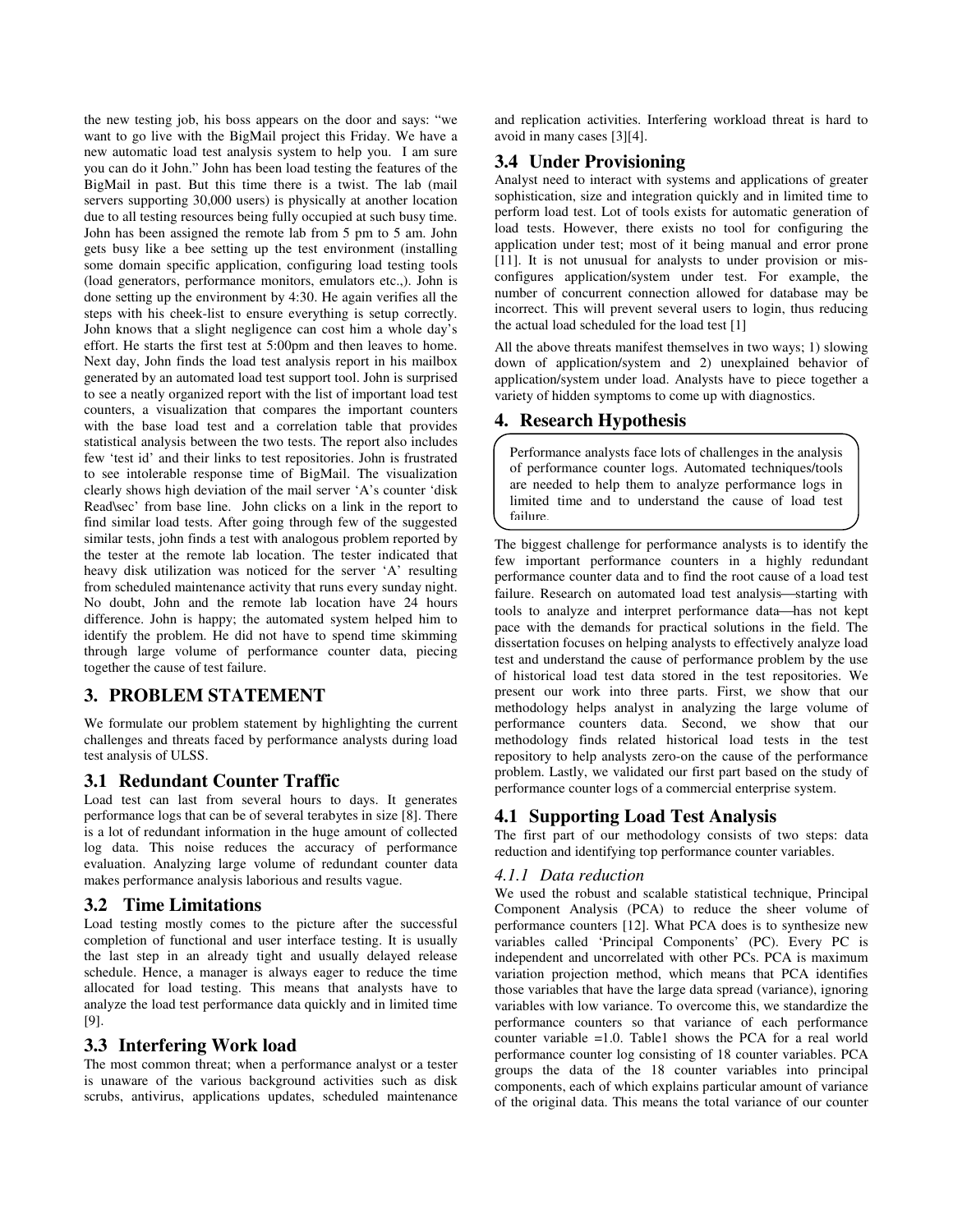data can be explained as 18. The first component PC1 has eigenvalue  $= 11.431$ , which means it explains more variance than a single counter variable, infact 11.431 times as much and account for 63.60% of the variability of entire performance counter data set. The second and third components have eigen-values 2.74 and 1.720 respectively. The rest of the components explain less variance than a single counter variable. Deciding on the number of PCs that capture sufficient variability of data for analysis is challenging problem. Unfortunately, methods known today do not provide any automated and reliable technique to identify top\_k principal components. To further trim the performance counter data we use '% Cumulative Variability' in selecting the number of top\_k components. Using '% Cumulative Variability' of 90% is adequate to explain most of the data with minimal loss in information [12]. Thus we can extract first four PCs from table 1.

|  |  | Table1. Principal Component Analysis (PCA) |  |  |
|--|--|--------------------------------------------|--|--|
|--|--|--------------------------------------------|--|--|

| РC              |       |        | Eigen-Value Variability $(\%)$ Cumulative Variability $\%)$ |
|-----------------|-------|--------|-------------------------------------------------------------|
| PC1             | 11.43 | 63.506 | 63.506                                                      |
| PC2             | 2.47  | 15.260 | 78.765                                                      |
| PC <sub>3</sub> | 1.720 | 9.554  | 88.319                                                      |
| PC <sub>4</sub> | 0.926 | 5.143  | 93.463                                                      |
|                 |       |        |                                                             |
| <b>PC12</b>     | 0.001 | 0.003  | 100.00                                                      |

## *4.1.2 Identifying Top\_k Performance Counter Variables*

Performance analysts are interested in performance counters not principal components. Table 1 show that we have four principal components that can explain over *90%* of the original counter data variability. We now decompose principal components using the eigenvectors technique to map the PCs back to the performance counter variables [13] . Each performance counter is given a weight in accordance to its association with a component. Larger the weight of a performance counter, the more it contributes to a PC. We applied the threshold to decide on the important performance counter variables and discard the rest.

|  |  | Table 2. Top_k performance counters |  |
|--|--|-------------------------------------|--|
|--|--|-------------------------------------|--|

|                | Rank PC | Var | Weight | $%$ Imp |
|----------------|---------|-----|--------|---------|
|                | PC1     | N   | 0.974  | 5.636   |
| $\overline{c}$ | PC1     | м   | 0.972  | 5.613   |
| 3              | PC1     | R   | 0.966  | 5.544   |
| 4              | PC1     | о   | 0.946  | 5.317   |
| 5              | PC1     | P   | 0.944  | 5.294   |
| 6              | PC1     | E   | 0.933  | 5.172   |
| 7              | PC2     | I   | 0.912  | 4.942   |

Table 2 shows seven performance counter variables among the performance log consisting of 18 performance counters ranked according to their importance. Our methodology achieved 61% data reduction.

#### **4.2 Understanding the Root-Cause**

We are currently working on the second part of our methodology. This section sketches our approach which is still an on-going work. When a load test fails, performance analyst want to know the reason for its failure. If the failure occurred due to inevitable threats such as interfering workload, the test must be repeated. If the test failed for other reasons such as memory-leak, overloaded queues or high CPU utilization, the test results are sent to developers and other experts to rectify the problem.

Troubleshooting is an expert-intensive and time sensitive activity. The longer it takes to identify and solve a problem higher the cost.

Our methodology will use historical information stored in test repositories to guide performance analysts in diagnosing and repairing failed load tests. Our intuition is that history can help in understanding the anomalous behavior of a load test by finding the load test results of previous, similar load tests. These may help analysts to even zero-on the root cause by finding previously solved load test cases.

Our methodology will train itself on the load test repository and will make use of performance counter logs and test reports to build a signature for load tests. The signature will act as a finger print to identify a load test. With the help of signature, an analyst can retrieve similar or near to similar load tests from the test repository. Locating a previous test report, of which the root cause has been found, may provide hints of a repair action. We now provide the mechanism to craft load test signature.

Load test is characterized by multiple factors: Workload, environment (hardware resources, software version etc., status (pass/fail), high-level metrics (response time, throughput, latency etc.,).Workload has two dimensions: a characteristics and intensity. The *characteristics* of a workload refer to attributes like read/write ratio and arrival distribution. The *intensity* of a workload refers to attributes such as the arrival rate of the operations and throughput of data read. The test report contains all load test factors. Our methodology will take into account all of the available artifacts in load test reports, including the important performance counter variables identified by PCA to construct a load test signature. All the artifacts are considered the keys of the load test signature. A load test signature is a unique representation of similar load tests. We will use either random forests or principal Component regression (PCR), on all the artifacts of the load test to obtain the unique key values for the load test signature. We plan to use these two techniques because random forests create explainable models, which are useful to understand the behavior of an application/system. On the other hand Principal component regression works well with the PCA technique used by us in 4.1.

## **5. CASE STUDY**

We extracted the performance logs of 5 load tests from a large scale enterprise system. Three load tests were marked to be of similar nature by domain experts i.e., load test A, B and C. Each performance counter log contained 632 performance counter variables. We applied our methodology on the performance counter log of load test-B and it recommended 73 important counter variables. We treated the important performance counters from the load test-B as our base-line counters and compared them across all other load tests.

|          | $Test-A$ | $Test-B$ | $Test-C$ | Test-D  | Test-E |
|----------|----------|----------|----------|---------|--------|
| Test-A   |          | 0.9409   | 0.9162   | 0.37418 | 0.1790 |
| $Test-B$ |          |          | 0.9778   | 0.45823 | 0.1359 |
| $Test-C$ |          |          |          | 0.42581 | 0.1392 |
| Test-D   |          |          |          |         | 0.2305 |
| $Test-E$ |          |          |          |         |        |

*Findings*—our methodology found that load tests A, B and C had similar counter importance for all the 73 important performance counters as shown in figure 1. The load tests D and E were found completely different from all other load tests.